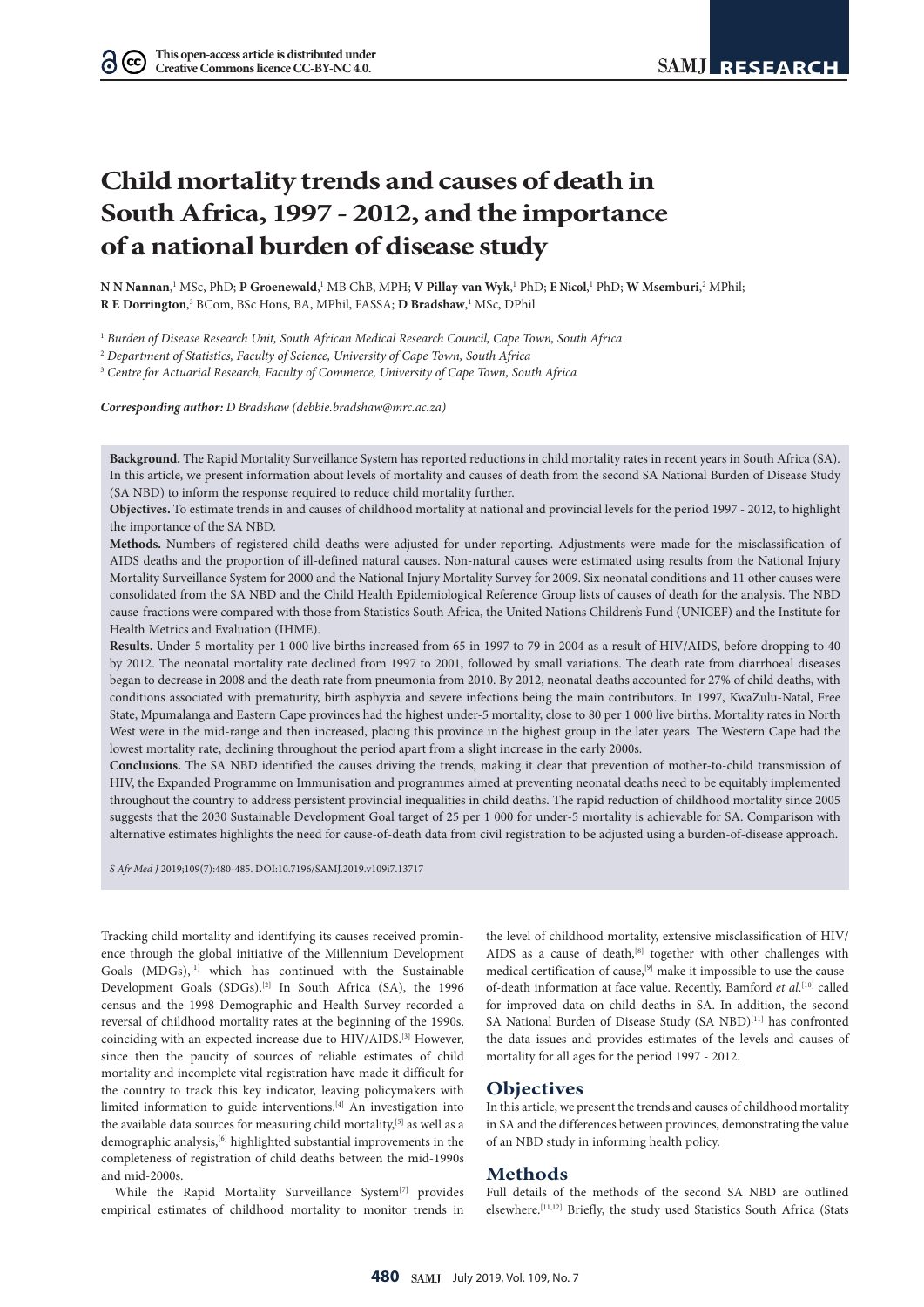SA) cause-of-death data for 1997 - 2012, adjusted for under-reporting of deaths. These adjustments were derived from a comparison of registered deaths with those expected based on rates of infant and under-5 mortality estimated from various surveys and censuses. The SA NBD list of cause categories, comprising 140 specific causes of death within 24 disease categories and four broad-cause groups, was created using lists from the 2000 SA NBD<sup>[13]</sup> and the Global Burden of Disease studies<sup>[14,15]</sup> [to](http://to) reflect local cause-of-death patterns.

Misclassified HIV/AIDS deaths were identified by regressing excess mortality on a lagged indicator of HIV prevalence of pregnant women attending public antenatal clinics.[8] Specific causes for non-natural deaths were derived using results of a national mortuary survey<sup>[16]</sup> and a national injury surveillance system<sup>[17]</sup> with multivariate analysis. Garbage codes and ill-defined deaths were redistributed proportionally by age, sex and population/racial group.

The causes of death for children aged <5 years were then aggregated into a cause list adapted from one proposed by the Child Health Epidemiological Reference Group, [18] comprising six neonatal conditions and 11 other causes of death common in children. Age-specific mortality rates were calculated from the adjusted number of deaths and estimates of the mid-year population, $[19]$ using life-table methods<sup>[20]</sup> and an estimate of the years of life lived by babies who died in infancy of 0.157 years. The probabilities of death due to neonatal and postneonatal causes were estimated using the same denominator as used to estimate the probability of dying in the first year of life, equivalent to the infant mortality rate.

Cause-specific mortality of children aged <5 years was analysed using mortality rates, calculated by dividing the number of deaths for each cause by the under-5 population.

Bamford *et al.*<sup>[10]</sup> contrasted the causeof-death fractions for 2015 from the registered deaths reported by Stats SA<sup>[21]</sup> with estimates produced by the United Nations Children's Fund (UNICEF).[22] We compared the SA NBD estimates for 2012 with these profiles as well as estimates for SA in the 2015 Global Burden of Disease Study produced by the Institute for Health Metrics and Evaluation (IHME).<sup>[23]</sup> Cause groupings are broadly consistent across the studies, but nomenclature differs. In the SA NBD, the term 'injuries' is used for 'non-natural', 'diarrhoeal diseases' is used for 'intestinal infections' and 'gastroenteritis', 'HIV/AIDS' is used for 'HIV' and 'AIDS', and 'lower respiratory infections' is used for 'pneumonia' and 'influenza and pneumonia'.

# **Results**

## **Age-specific mortality rates**

Under-5 mortality per 1 000 live births increased between 1997 and 2004 from 65 to 79 before dropping to 40 by 2012 (Fig. 1). Corresponding increases occurred in postneonatal and infant mortality, peaking 1 year earlier, and in child mortality. The neonatal mortality rate is estimated to have declined from 1997 to 2001, followed by an increase in 2002 and then a gradual decrease in the following years.

#### **Cause-of-death profile**

The cause-of-death profile is shown in Fig. 2 for selected years. The increase in the under-5 mortality rate was accompanied by a corresponding increase in the proportion of HIV/AIDS deaths (35% in 2000 to 47% in 2005), while the decrease in the rate was accompanied by a substantial drop of this proportion to 19% in 2012. By the end of the period, the proportion of deaths that were neonatal, with conditions associated with prematurity, birth asphyxia and severe infections being the main contributors, had risen from 21% to 27%.

Diarrhoea and pneumonia were persistent major causes of death among young children, but, as shown in Fig. 3, the death rate from diarrhoeal diseases began decreasing from 2008 and the death rate from pneumonia from 2011. The trend in the HIV/AIDS mortality rate was very similar in shape to that of the infant and under-5 mortality rate, peaking in 2004 and declining sharply

thereafter. The rate of the combined category of other causes of death declined slightly after 2006, whereas the death rates from injuries, congenital abnormalities and tuberculosis were much lower, exhibiting little change over the period.

#### **Comparison of the cause-of-death profile**

The SA NBD cause-of-death profile is compared with registered deaths (Stats SA) and estimates produced by UNICEF and the IHME in Table 1. The SA NBD estimate of the total number of deaths of children aged <5 years in 2012 is considerably higher than the Stats SA number of registered deaths 3 years later. The SA NBD estimate of the total number is 12% and 11% higher than the UNICEF and IHME, respectively, 3 years later. In terms of the cause profile, apart from the 15% of Stats SA's deaths which the other studies have reallocated, there appears to be little agreement on TB and HIV/AIDS (even in combination), diarrhoeal diseases and pneumonia. While there is reasonable agreement, particularly between the two burden of disease studies (SA NBD and IHME), there are differences in the estimates of congenital, injuries and deaths combined in the group 'other'.

#### **Provincial differences in trends and causes**

The under-5 mortality rate differs for the nine provinces (Fig. 4). KwaZulu-Natal, Free State, Mpumalanga and Eastern Cape had the highest rates at the beginning of the period, with levels close to 80 per 1 000 live births. These increased to levels >100 per



*Fig. 1. Trends in age-specific mortality rates for children, South Africa, 1997 - 2012.*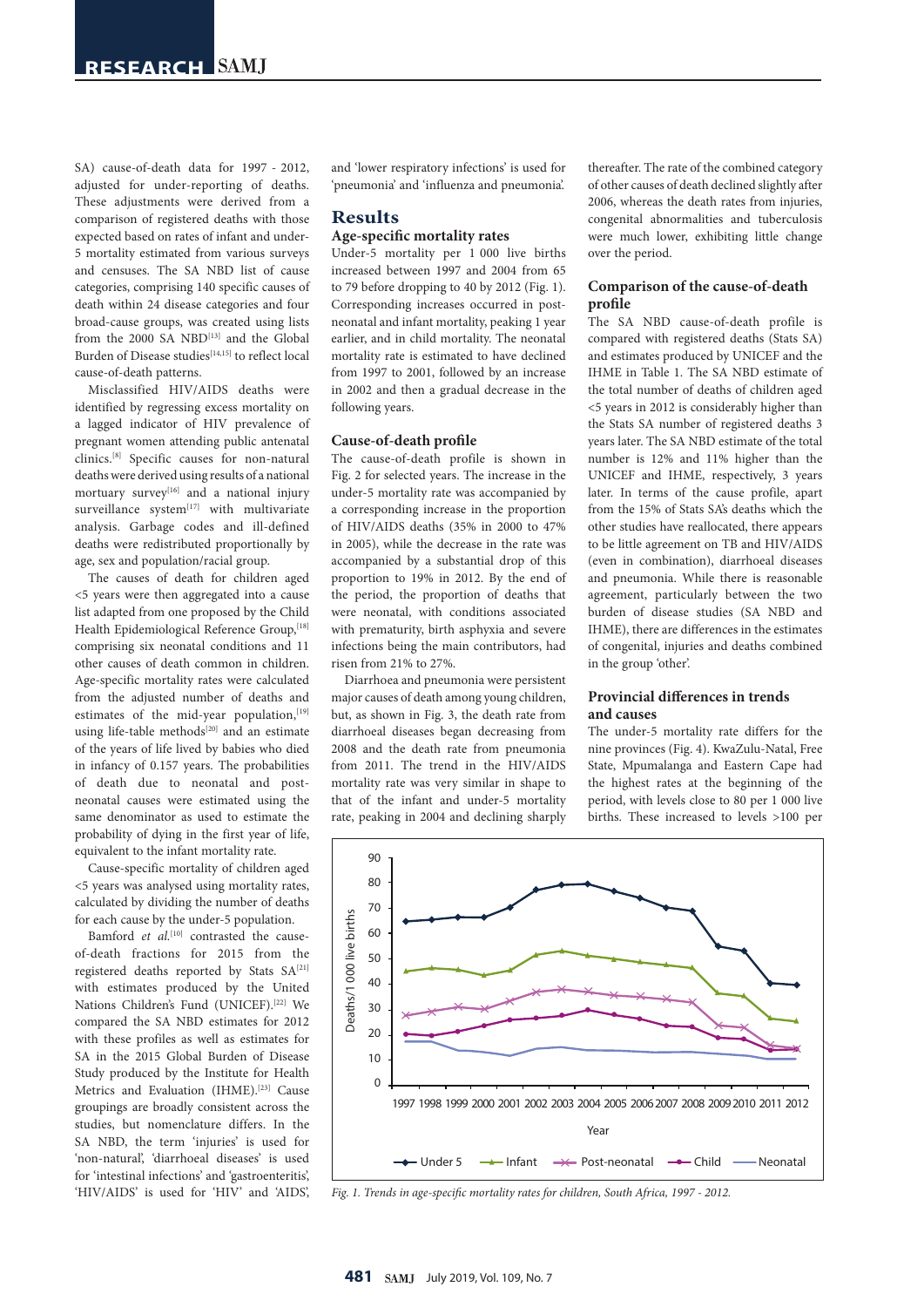

*Fig. 2. Causes of death in children aged <5 years in South Africa by period.*

**Table 1. SA NBD estimates of causes of death in children aged <5 years in 2012 with numbers reported by Stats SA and estimated by UNICEF and IHME for 2015**

|                           | <b>SA NBD, 2012</b>      | <b>Stats SA, 2015</b> | <b>UNICEF, 2015</b>      | <b>IHME, 2015</b>        |
|---------------------------|--------------------------|-----------------------|--------------------------|--------------------------|
| Underlying cause of death | $(N=47759), %$           | $(N=31938), %$        | $(N=41930), %$           | $(N=42, 540), %$         |
| Tuberculosis              | 1.6                      | 9.9                   | $\overline{\phantom{0}}$ | 0.7                      |
| HIV/AIDS                  | 19.5                     | 1.2                   | 8.7                      | 38.6                     |
| Diarrhoeal diseases       | 16.0                     | $10.2*$               | 8.7                      | 5.9                      |
| Pneumonia                 | 12.3                     | 9.9                   | 16.9                     | 11.8                     |
| Neonatal causes           | 27.5                     | 29.6                  | 19.3                     | 29.7                     |
| Congenital                | 2.8                      | 5.9                   | 8.6                      | 3.4                      |
| Injuries                  | 5.5                      | 7.9                   | 9.0                      | 3.5                      |
| Other                     | 14.8                     | 10.7                  | 28.8                     | 6.5                      |
| Ill-defined               | $\overline{\phantom{a}}$ | 14.7                  | $\overline{\phantom{a}}$ | $\overline{\phantom{a}}$ |
| Total                     | 100                      | 100                   | 100                      | 100                      |

SA NBD = Second National Burden of Disease Study; Stats SA = Statistics South Africa; UNICEF = United Nations Children's Fund; IHME = Institute for Health Metrics and Evaluation<br>\*Bamford *et al.*l™ report the proportion fo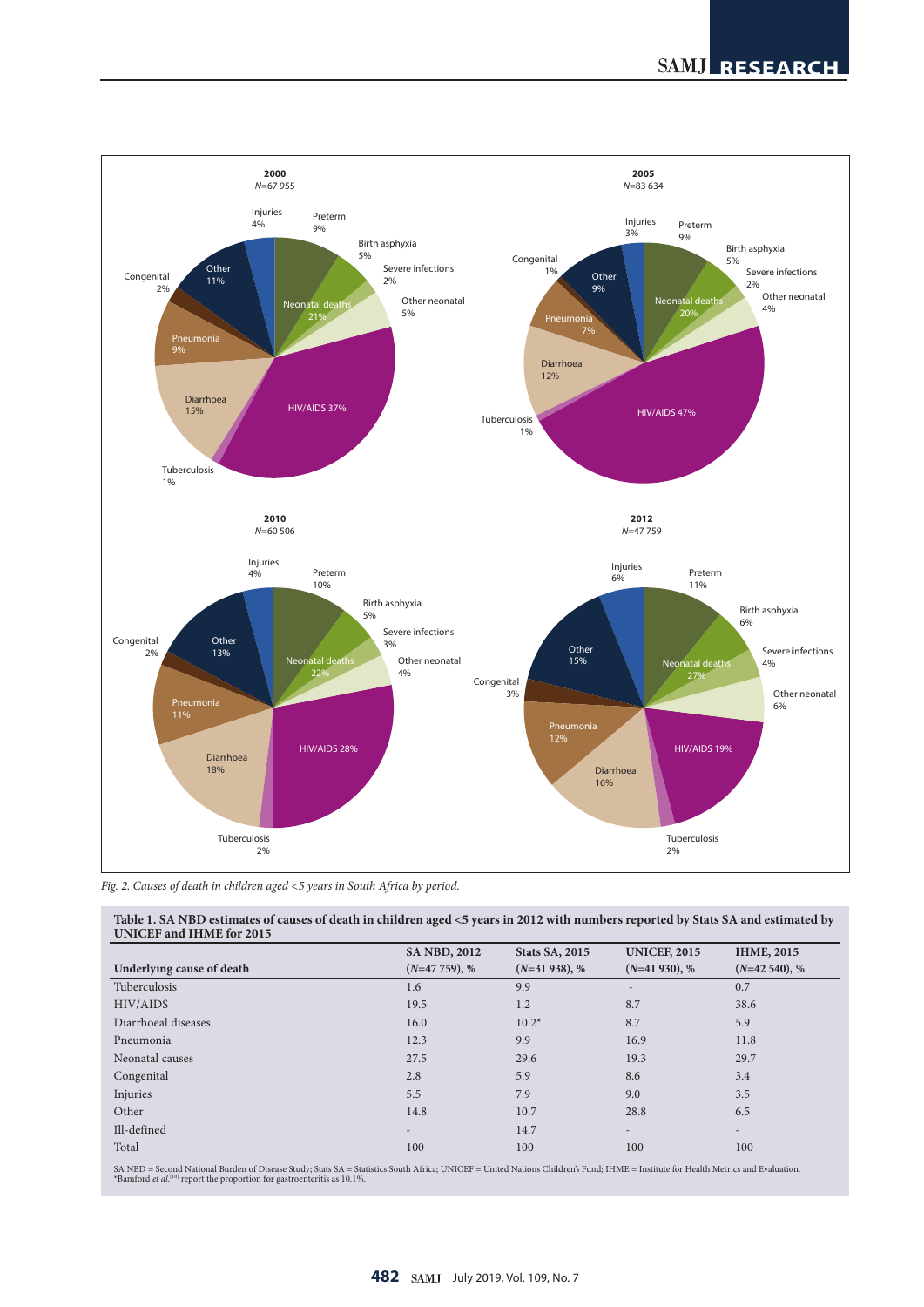

*Fig. 3. Cause-specific death rates in children aged <5 years, South Africa, 1997 - 2012.*



*Fig. 4. Trends in under-5 mortality rates by province, South Africa, 1997 - 2012.*

1 000 live births in 2004, after which the rates fell to close to half that level by 2012. Under-5 mortality rates in North West were in the mid-range in 1997 and then increased rapidly, placing this province in the highest group in the later years. Gauteng, Northern Cape and Limpopo provinces increased slightly over the period, but also declined from 2008 (2006 in the case of Limpopo). The Western Cape had the lowest under-5 mortality rate throughout the period, with only a slight increase from 2001 to 2002, after which it declined gradually.

The provincial profiles of the causes of deaths of children aged <5 years show considerable variation between provinces (Fig. 5). The proportion of deaths due to HIV/AIDS in 2012 ranged from <15% in the Western Cape, Gauteng, Free State and Mpumalanga to 25% in KwaZulu-Natal and Limpopo. Deaths from diarrhoeal disease accounted for a high proportion of the child deaths in Mpumalanga (24%). Deaths in the neonatal period ranged from 20 - 21% in the Eastern Cape and Limpopo to 36% in the Northern Cape and Western Cape, in both of which prematurity accounted for relatively high proportions.

#### **Discussion**

The impact of HIV/AIDS on childhood mortality in SA has been profound, accounting for a rapid increase in the level of mortality at a time during which there might have been a decreasing trend had there not been an HIV/AIDS epidemic. However, the present study shows that this trend of increasing mortality reversed from 2003 among post-neonatal infants and from 2004 among the 1 - 4-year-olds. Despite this devastating effect of the HIV/ AIDS epidemic in SA, child mortality has declined to levels below those in the early stages of the epidemic, largely owing to the provision of prevention of mother-tochild transmission (PMTCT) and ARVs to women. Nevertheless, the study suggests that by 2012, there were still young children dying from AIDS. PMTCT programmes would need to be strengthened further to reduce the incidence of HIV/AIDS in children. The issue of non-adherence to treatment by pregnant women living with HIV has been reported in various settings.<sup>[24]</sup> In a qualitative review of the notes from provincial stock-taking workshops, Goga et al.<sup>[25]</sup> identified several potential gamechangers that could contribute to the elimination of mother-to-child transmission of HIV. These include preconception counselling to optimise maternal-partner health, improved follow-up and response to abnormal laboratory results, use of wardbased outreach teams and community caregivers to trace HIV-infected mothers and their infants to link them into care, inclusion of a unique identifier in patientheld infant Road to Health booklets to facilitate infant tracing, and continuous quality improvement processes in facilities and districts.

Neonatal problems have become the leading cause of death, and future efforts to reduce childhood mortality further will need to strengthen programmes to address the emerging relative importance of neonatal mortality. Conditions related to prematurity and birth asphyxia together with infections account for a large proportion of the neonatal deaths. The National Perinatal Morbidity and Mortality Committee has advocated several initiatives to improve maternal healthcare services.[26]

Interventions to address the persistence of diarrhoeal disease and lower respiratory infections as major contributors to child mortality have shown some encouraging results from about 2010, coinciding with the inclusion of the pneumococcal and rotavirus vaccines in the Expanded Programme on Immunisation. Evaluation of the impact of the pneumococcal conjugate vaccine in Soweto suggests that as a result of the introduction of the vaccine there were 39%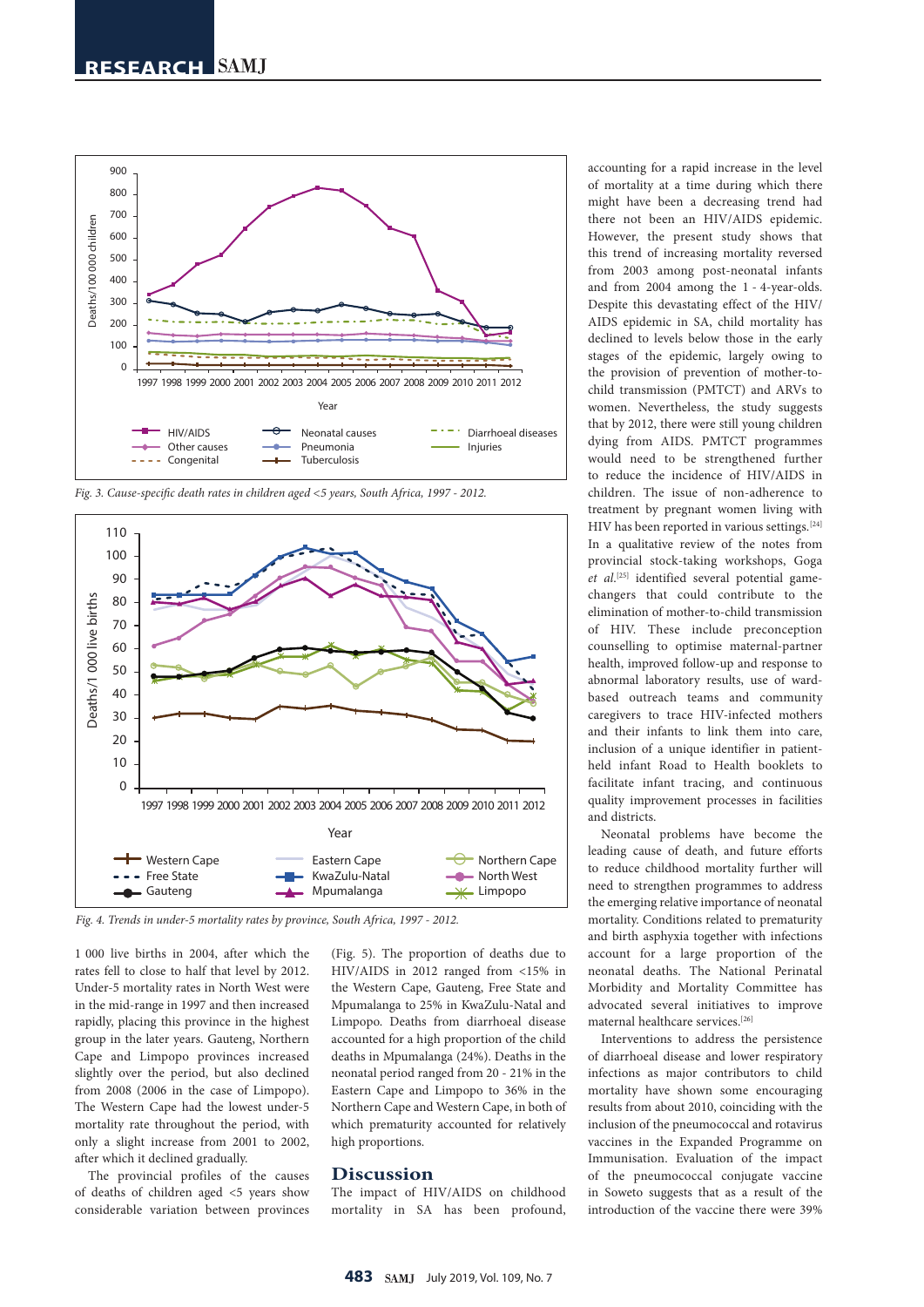

*Fig. 5. Provincial cause-of-death profiles for children aged <5 years, South Africa, 2012.*

fewer hospitalisations in 2014.[27] Similarly, in Soweto, introduction of the rotavirus vaccine into the SA immunisation programme was temporally associated with a decrease of between 34% and 57% in the overall incidence of all-cause hospitalisations for diarrhoea of children aged <5 years of age.<sup>[28]</sup> Estimates from the 2016 Rapid Mortality Surveillance Report,<sup>[29]</sup> however, suggest that there had been only a slight improvement in under-5 mortality after 2012, indicating that the impact of the interventions to reduce diarrhoeal disease and pneumonia in children together with PMTCT of HIV may have reached a limit. However, based on the modelled impact of known cost-effective interventions, Chola et al.<sup>[30]</sup> demonstrated that further investment in 15 interventions, including labour and delivery management, early HIV treatment in pregnancy, PMTCT and handwashing with soap, will enable SA to reduce child mortality considerably.

Our study highlights considerable inequities in health in SA, indicating the underlying effect of socioeconomic factors on health. The risk of a 5-year-old child dying in KwaZulu-Natal, a relatively poor, rural province experiencing the highest levels of HIV prevalence, was in 2012 still 2.8 times higher than the risk of death for a child living in the Western Cape, one of the wealthiest provinces, experiencing the lowest levels of HIV (Fig. 4). The level of mortality is strongly associated with the cause-of-death

profile (Figs 4 and 5). The high-mortality provinces, KwaZulu-Natal, Mpumalanga, Free State and the Eastern Cape, display a predominance of pretransitional infections and HIV. In contrast, the provinces with the lowest mortality, the Western Cape and Gauteng, experience proportionally more deaths due to neonatal causes than deaths due to infections.

Comparison of the NBD estimates of child deaths with other sources, and allowing for the fact that the number in 2012 would be higher than the number experienced in 2015, highlights the fact that the Stats SA figures under-represent total deaths as a result of under-registration. While there are differences in the cause-fractions between the different estimates, the Stats SA profile differs considerably from the cause-fractions of the other estimates. In part, this arises from the relatively high proportion of illdefined causes that have been redistributed across other causes, but the low proportion of HIV/AIDS in the Stats SA data also stands out. It is clear that the Stats SA data do not yet provide an accurate profile of causes of death and that urgent intervention is required to improve registration and the quality of medical certification.

There are also differences in the causefractions between the estimates, which are largely a consequence of different approaches used in global estimation by United Nations agencies as opposed to academic groups.[31] The IHME uses a 'methodologically complex'[26] ensemble modelling approach. On the other hand, UNICEF's estimates are based on vital registration data for early and late neonatal deaths, with the post-neonatal causes being derived from a multinomial model based on verbal autopsy data used for high-mortality countries, with an average under-5 mortality rate >35 for 2000 - 2010.[32]

The distribution of all-cause mortality fractions is strongly influenced by the proportion of deaths that are due to HIV/ AIDS, because it is relatively large. The NBD estimate of 19.5%, 3 years earlier than the other estimates based on deaths in 2015, lies between UNICEF's 8.7% and IHME's 38.6%. UNICEF relies on the Joint United Nations Programme on HIV and AIDS (UNAIDS) estimates of HIV/AIDS mortality,<sup>[33]</sup> while the IHME<sup>[21]</sup> modifies the UNAIDS estimate through its use of ensemble modelling. In contrast, the NBD used a regression approach to estimate misclassified HIV/ AIDS deaths.[9] Thembisa is a mathematical model of the HIV epidemic in SA. The most recent version, Thembisa 4.1, estimates the proportion of deaths due to HIV/AIDS in 2012 to be 17.9% v. the NBD's 19.5%, and that in 2015 HIV/AIDS accounted for 10.4% of deaths,[34] which are roughly consistent with the NBD and the UNICEF estimates, respectively.

In the face of less than perfect causeof-death data, an NBD study makes an important contribution to describing causes of death, ensuring internal consistency across causes and geographical regions. However, it is important to keep in mind that there remains some uncertainty around the estimates and that there have been substantive changes over time.

### **Conclusions**

Consistent with estimates of childhood mortality from the Rapid Mortality Surveillance System, the present study highlights that SA was not on track to meet its 2015 MDG goal. Furthermore, the study highlights the persistent provincial inequalities in childhood deaths and points to the major disease burdens that need to be addressed. By 2011, neonatal causes had taken over from HIV/AIDS as leading causes of death among children aged <5 years. While poverty and social determinants need to be addressed, access to basic health services aimed at preventing neonatal deaths and mother-to-child transmission of HIV and provision of the Expanded Programme on Immunisation need to be equitably implemented across districts throughout the country. Ward-based outreach programmes